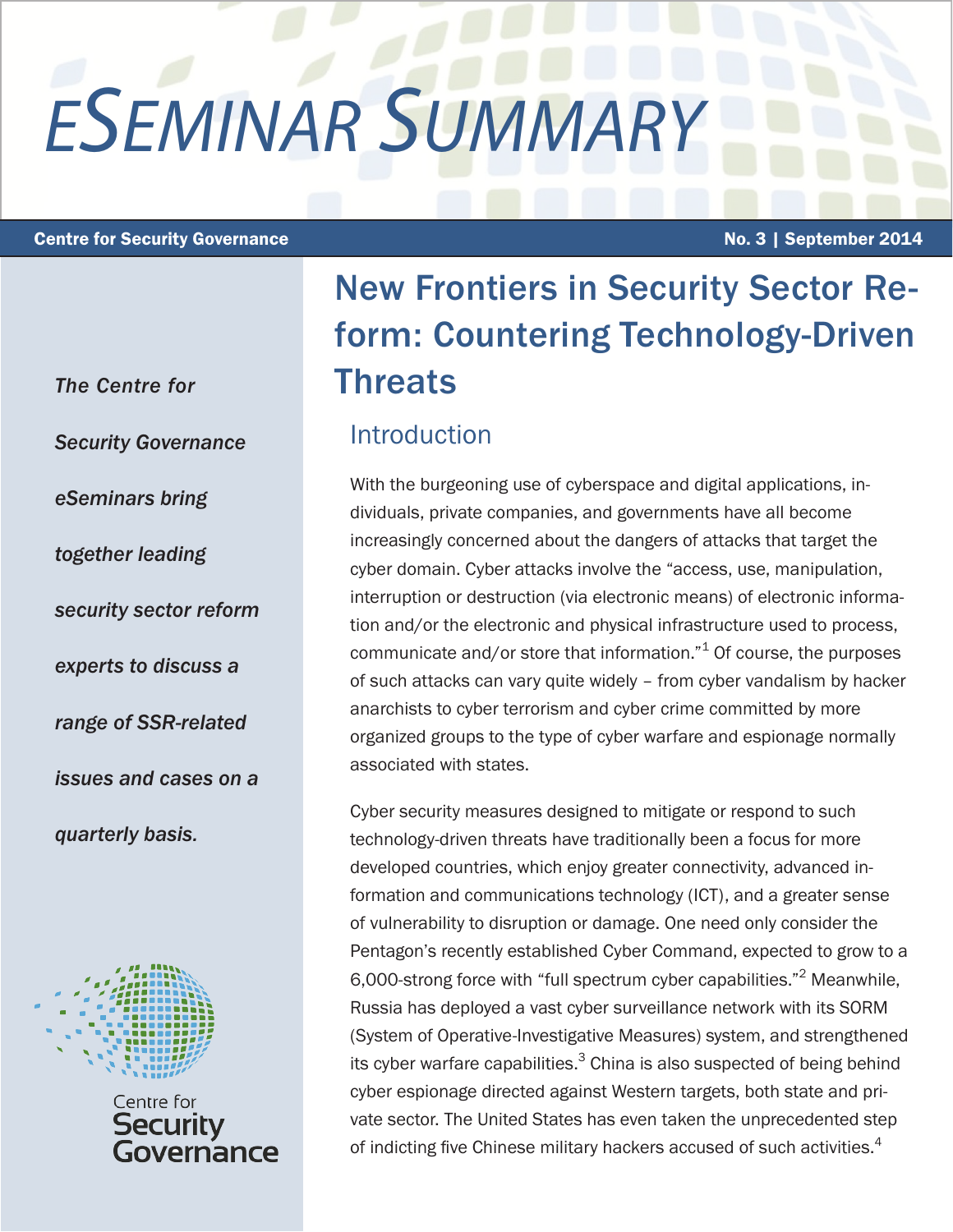Yet the cyber domain is also a growing concern for developing countries as well, which can all too easily become targets of cyber attacks. For example, Iran found itself on the receiving end of a sophisticated computer virus – Stuxnet – reportedly sent by the United States and Israel to disrupt its nuclear program. Countries like Georgia and Estonia have borne the brunt of cyber attacks originating from Russia. Kenya has been one of the worst affected countries in the world when it comes to cybercrime, for instance. In 2013, 5.4 million cyber attacks were detected in Kenya's cyberspace, a 108 percent increase from the previous year $^5$  (see Box 1 for an overview of the scale of Kenya's cyber security theat and the government response). Developing countries have also offered fertile ground for cyber criminals capable of threatening developing and developed countries alike. With Internet penetration levels already quite high in the developed world, much of the growth in Internet usage is expected to come from the developing world and especially Africa, where four-fifth of the continent's population lacks Internet access.<sup>6</sup> This only increases the urgency of exploring cyber security's place in security sector reform (SSR) in order to ensure that donor assistance to developing and transition states adequately accounts for cyber vulnerabilities and future threats.

On July 17, 2014, the Centre for Security Governance organized an eSeminar that brought together three distinguished observers to examine cyber security and its potential place

# *About the eSeminar Series*

The Centre for Security Governance eSeminars are a series of virtual meetings that bring together experts and practitioners from around the world to discuss security sector reform (SSR) and related themes, issues, and case studies. The eSeminars are open to the public, and includes three key components: the eSeminar Primer, eSeminar Summary, and eSeminar Videos. For information on upcoming eSeminars, please visit http://www.secgovcentre.org/events.

Series Editor: Mark Sedra Report Author: David McDonough

# *About the CSG*

The Centre for Security Governance is a non-profit, non-partisan think tank dedicated to the study of security transitions in fragile, failed and conflict-affected states, a process also known as security sector reform. A registered charity based in Kitchener, Canada, the CSG maintains a global network of research fellows from a variety of backgrounds, including practitioners, research analysts and academics, and partner organizations from the public and private sector engaged in SSR.

Centre for Security Governance Tel: +1 226 241 8744 Email: info@secgovcentre.org Web: www.secgovcentre.org SSR/RC: www.ssrresourcecentre.org

Copyright © 2014, Centre for Security Governance

The opinions expressed in this paper are those of the author(s) and do not necessarily reflect the views of The Centre for Security Governance or its Board of Directors. This work was carried out with the support of the Centre for Security Governance, Kitchener, Ontario, Canada (www.secgovcentre.org). This work is licensed under a Creative Commons Attribution — Noncommercial — No Derivatives License. To view this license, visit (www.creativecommons.org/licenses/by-nc-nd/3.0/).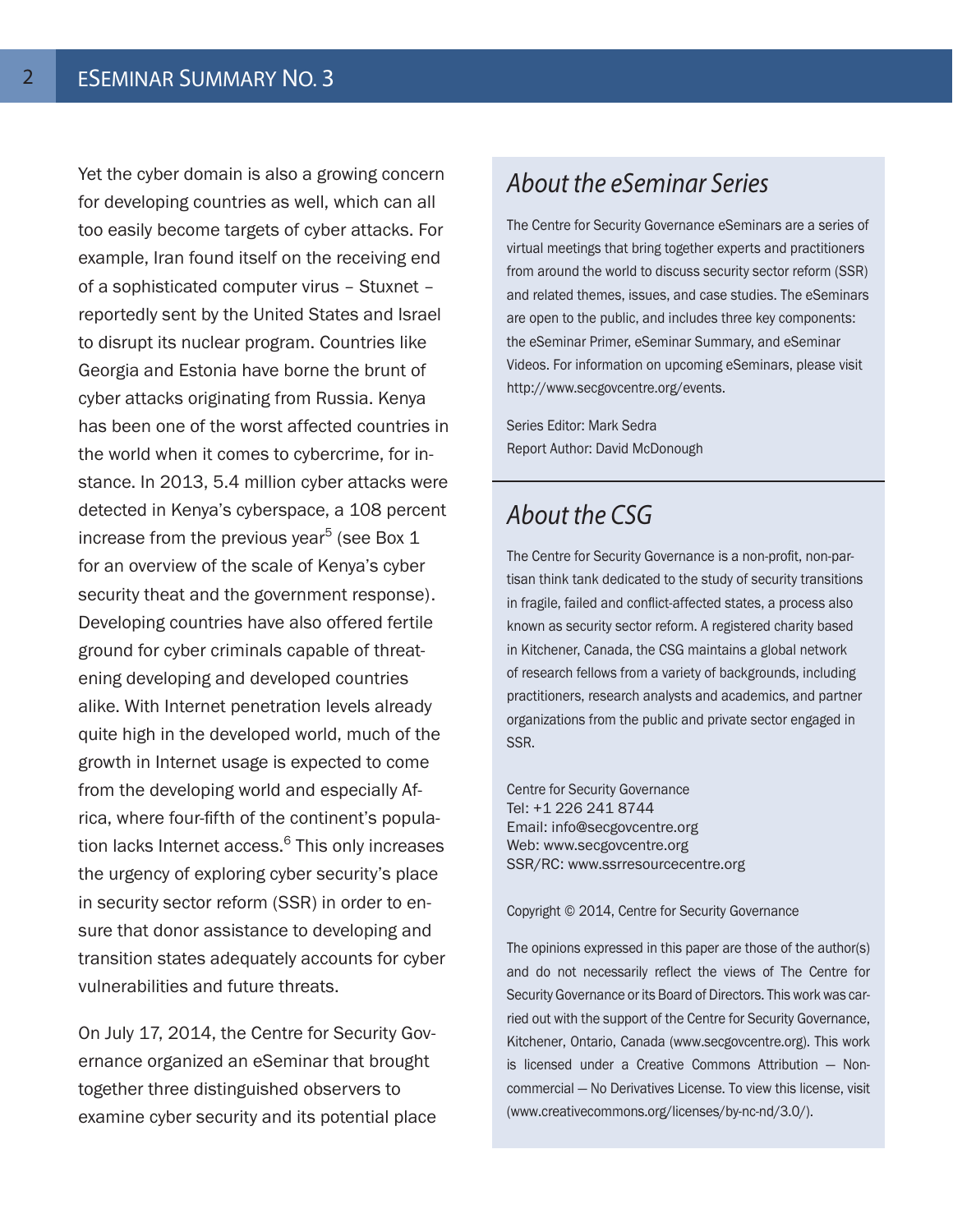# *Box 1: Cyber Security in Kenya*

Kenya is currently ranked as one of the top countries for incidents of cyber crime, according to the Kenya Cyber Security Report 2014 compiled by the Serianu Cyber Threat Intelligence Team. As a result, the country is reportedly losing upwards of US \$23 million annually to cyber criminals who have increasingly targeted Kenya's ICT infrastructure. Bank fraud is considered an area of particular concern. While emblematic of the cyber criminality on the continent, Kenya has also moved to strengthen its own cyber security capabilities.

As early as 2011, the country was one of the few in East Africa to set up a Computer Incident Response Team. Following the 2013 launch of its National Cyber Security Master Plan, the government began a process to formulate a comprehensive cyber security strategy. The end result was unveiled in June 2014 with the Kenya National Cybersecurity Framework in 2014, consisting of The National Cybersecurity Strategy, the National Public Key Infrastructure (NPKI), and the National Kenya Computer Incident Response Team – Coordination Centre. Its draft Cybercrime and Computer Crimes Bill, expected to be tabled by parliament this year, will empower its judiciary to go after Kenyans implicated in cyber attacks, even outside the country. Other noteworthy initiatives include the creation of a special investigative cyber crime unit within the Office of the Director of Public Prosecutions.

Sources: Charlie Fripp, "Kenya creates special cyber-crime unit," *IT News Africa*, 19 January 2014, http://www.itnewsafrica.com/2014/01/kenyacreates-special-cyber-crime-unit/; Daily Nation, "Tough law on cybercrime targets all Kenyans," 18 June 2014, http://mobile.nation.co.ke/news/cybercrime-Bill-Kenyans-around-the-world-prosecution/-/1950946/2352702/-/format/xhtml/-/by67iyz/-/index.html; Dennis Mbuvi, "Kenya launches National Cyber Security Strategy and Master Plan," CIO East Africa, 12 February 2013, http://www.cio.co.ke/news/main-stories/kenya-launches-national-cyber-security-strategy-andmaster-plan; News24 Kenya, "Cyber security framework set for launch," 24 June 2014, http://m.news24.com/kenya/National/News/Cyber-security-frameworkset-for-launch-20140624; Rajab Ramah, "Cybercrime on the rise in Kenya," Sabahi, 24 June 2014, http://sabahionline.com/en\_GB/articles/hoa/articles/features/2014/06/24/feature-01; Susan Mwenesi, "Kenya ranked amongst top countries globally for cybercrime," humanipo, 12 June 2014, http://www.humanipo. com/news/45024/kenya-ranked-amongst-top-countries-globally-for-cybercrime/; Vincent Matinde, "Kenya government unveils cyber security strategy," *IT Web Africa*, 2 May 2014, http://www.itwebafrica.com/ict-and-governance/256-kenya/232830-kenya-government-unveils-cyber-security-strategy.

in SSR programming in the developing world. Particular attention was paid to the threat of cyber crime, due not least to the prevalent role of cyber criminals in the developing world. The panelists sought to answer some of the key questions about this emerging domain. Specifically, what is the nature of the cyber threat among developing countries? And how should international donors provide SSR assistance in a manner that adequately reflects these technology-driven threats?

# Summary of Presentations

#### *Ken Taylor – Towards a Proactive Cyber Posture*

The International Cyber Security Protection Alliance (ICSPA) seeks to bring together governments, non-governmental organizations, and corporations from developed and developing countries to share information on cyber crime and facilitate discussions on the benefits of a proactive cyber security stance. According to IC-SPA President Ken Taylor, this task will increasingly need to take into account the developing world, due not least to the region's expanding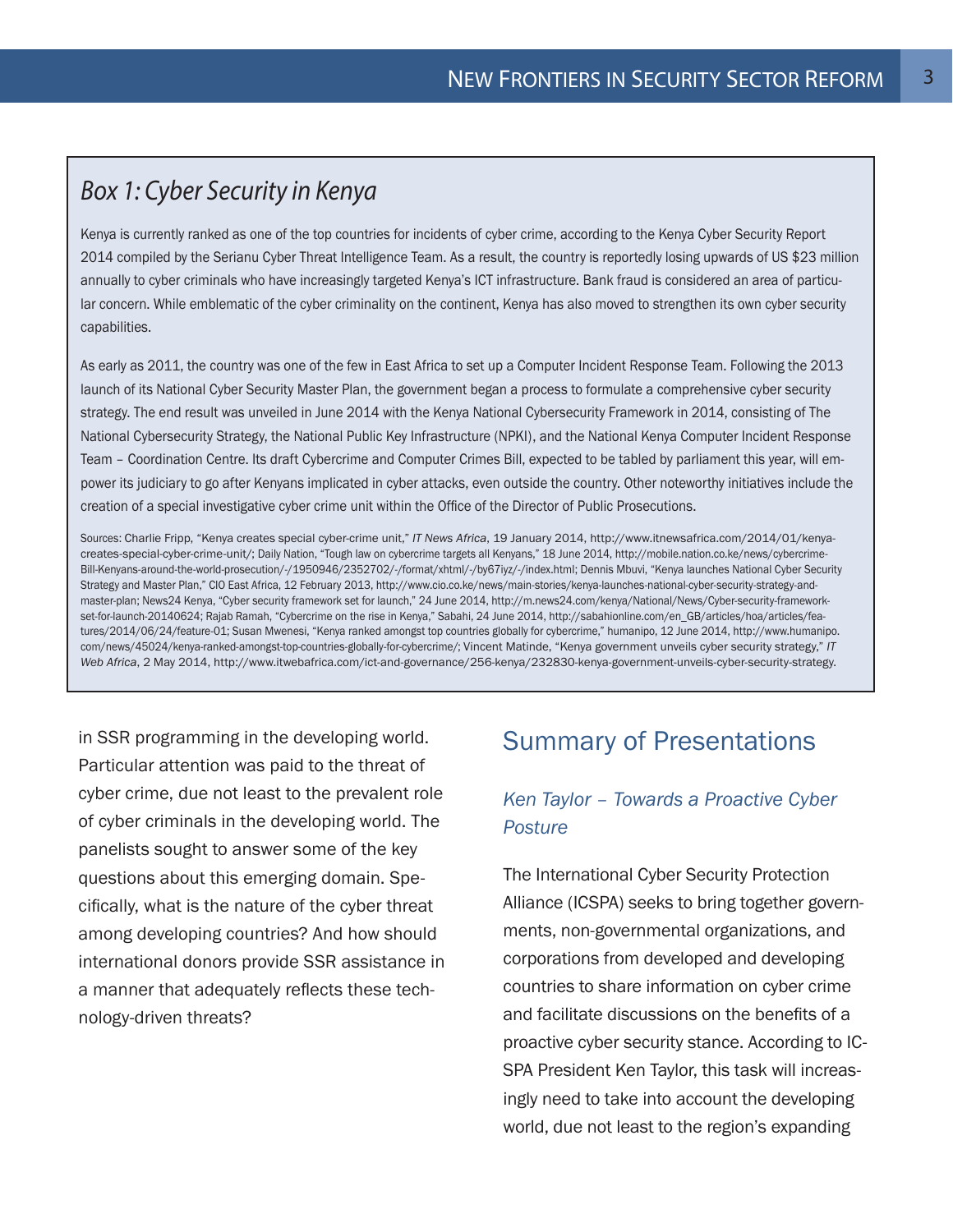ICT infrastructure and burgeoning connectivity, whether measured in terms of high speed broadband, mobile phones, social media, or cloud computing.

Improvements in ICT carry the promise of potential economic growth in the developing world. Taylor points to online banking as a particularly important "focus area in many developing countries." At the very least, ICT will allow these poor or fragile countries to leverage the Internet to connect themselves more fully to the global economic system. Yet ICT also comes with a downside. Without the right regulatory regimes, enforcement tools, public education systems, and training infrastructure in place, such expansive connectivity growth potentially exposes these countries to the threat of cyber criminality. For example, criminals can use developing nations' infrastructure as a site for virtual money laundering and a staging ground to launch distributed denial of services (DDOS) attacks, zero-day exploits, and other cyber attack tools/methods.<sup>7</sup>

The ICSPA advocates a cyber security framework drawn from the organization's many years of experience working with both military and commercial partners and assessing similar frameworks emerging from the United States, Canada, and the United Kingdom. This framework entails four key elements: (a) assets; (b) technology; (c) awareness, education, and training; and (d) proactive cyber posture.

First, governments and private organizations need to identify and prioritize their key assets.

For instance, a bank's key asset might be client information and its secondary asset internal infrastructure. Once prioritized, up-to-date technology should be employed to protect these assets, now and into the future. Continuing with the example of the bank, if the key asset is client data, Taylor recommends "multi-factor authentication" and "encryption technology" as protection. While Taylor uses the example of private banks, both points can easily be extended to discussions about a developing or transition state's security sector. For instance, law enforcement agencies would need similar technological safeguards to protect their own assets, including personnel information, infrastructure, and criminal databases. Of course, this does not mean that all forms of asset protection require equally sophisticated technology, especially since poorer countries might not have the resources for such measures – the key point is to ensure that assets are protected.

Taylor also points to awareness, education, and training as being integral to a robust cyber security framework. Awareness starts at the internal level, and can include many different mediums to deliver content to an organization (e.g., online documents, video, weekly or even daily meetings). An awareness campaign also needs to keep in mind the rapid pace of technological change, in which "every millisecond something in the world is changing from a technology perspective." This can easily open up new avenues for both cyber protection and threat.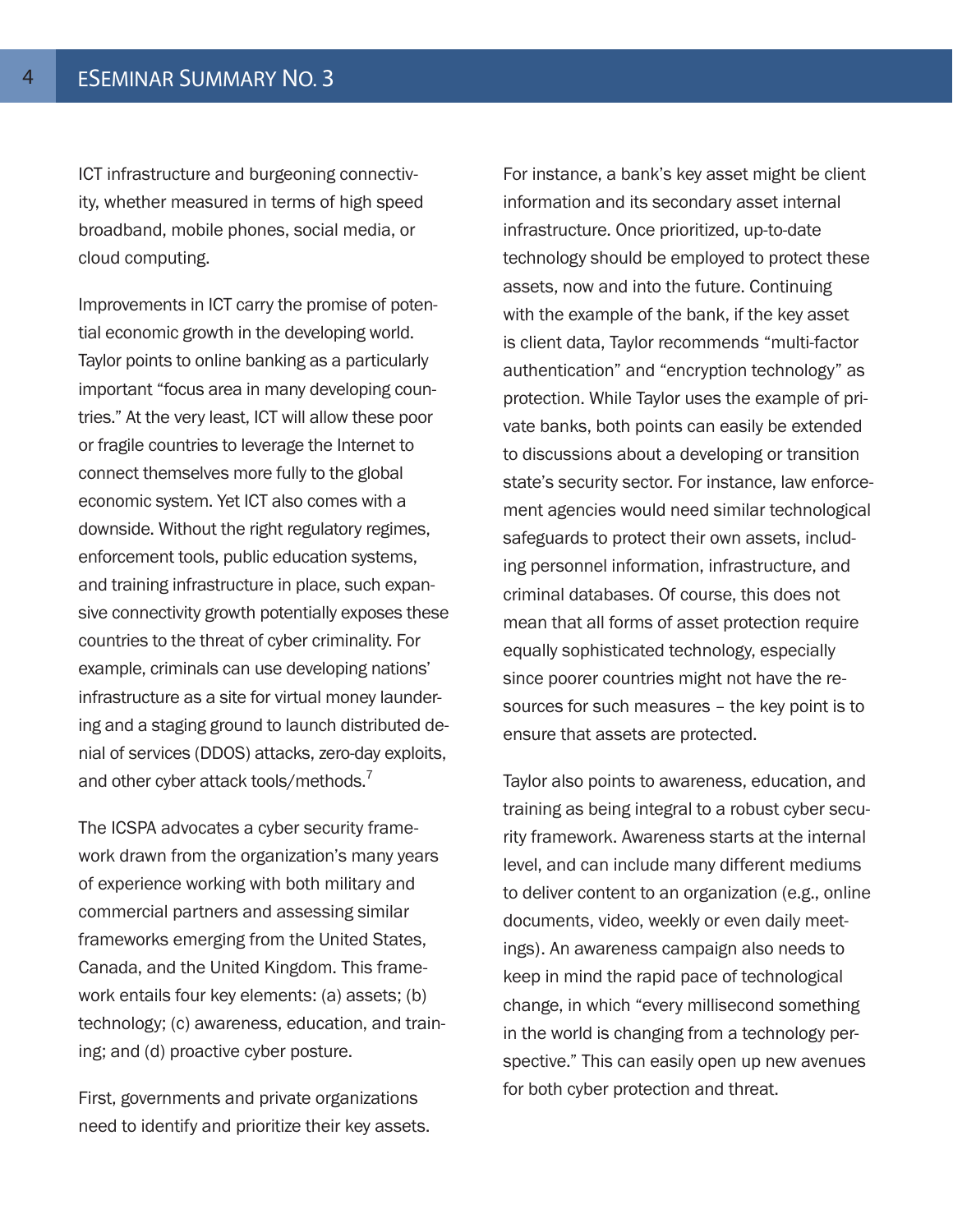Closely tied to awareness are education and training. For example, while banks today might identify and prioritize their assets and in some cases understand technology, they often lack education and training in cyber security. The same can also be said of developing security sectors, which are often focused on more fundamental issues –such as basic training, institutional reform, anti-corruption, and procurement – and have little time or resources for more specialized cyber security training. Yet some developing countries are starting to treat cyber security more seriously. For instance, Kenya recently established a dedicated cyber crime unit and unveiled a National Cyber Security Master Plan.<sup>8</sup> This example will likely only serve as a harbinger of things to come on the continent, especially in light of the African Union's passage of its first convention on cyber security.<sup>9</sup>

Lastly, Taylor points to the need for a proactive cyber posture, by which he means that organizations should constantly be testing their systems in order to identify gaps, vulnerabilities, and potential threats. This can be done externally, by engaging third-party organizations to test cyber defences, or internally by having key internal actors send out internal phishing emails or adopting reward programs for proactive employees.

#### *Jeffrey Carr – The Strategic Key to Cyber Security*

Governments must collaborate on matters of cyber security to protect themselves from cyber attacks against their critical infrastructure. Jeffrey Carr makes this point very directly when he points out that the "violent disruption of major financial, telecommunications, energy, and transportation sectors serve no one." Indeed, governments should recognize that the worst threats actually come from chaotic non-government actors, which have no allegiance other than to cause maximum disruption and harm.  $88.28$ 

If one is to ensure cyber security, the "strategic key" is to identify those terrorists, anarchists, religious fanatics, and nationalist extremists most inclined and increasingly capable of undertaking cyber attacks. Indeed, these groups are often located among fragile or conflictaffected states in the global periphery, thereby making the question of security and justice reform of these states an important element of dealing with the non-state cyber threat. Common ground needs to be found in order to facilitate inter-governmental collaboration against non-state cyber threats. Unfortunately, the United States seems much more intent on tackling cyber threats from technologically advanced states, thereby forestalling any real great power cooperation against the non-state cyber threat.

A good example is how the United States confronts China. To be sure, the US government and business leaders agree that the sheer scope of China's cyber espionage efforts is enormous. Defence officials are particularly worried about the pace of China's technologi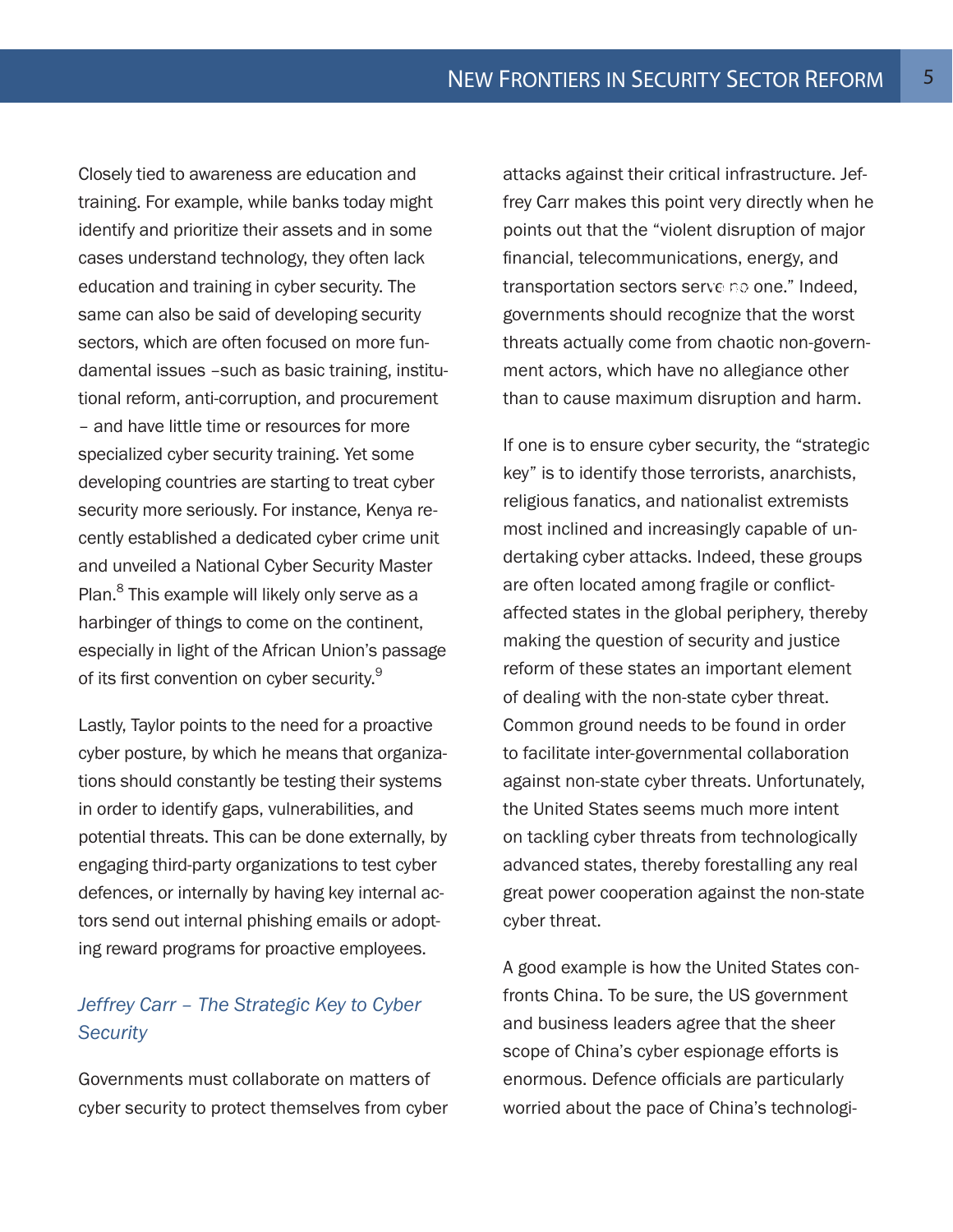cal acceleration and an increasingly powerful Chinese presence in the Asia-Pacific. Yet these efforts to combat China's cyber espionage amounts to what Carr labels a "fools errand" – one that ignores Washington's limited ability to coerce China into stopping such activities and overlooks the hypocrisy of attempting to do so. Much like those in China, American intelligence agencies also "do what is necessary to secure position, safety, sustainability of its power and presence in the world."

Rather than trying to fumble around to stop China's theft of high value technology, it would be more prudent for the United States to seek ways to collaborate with Beijing. It begins by going back to diplomatic basics in order to search for common ground that could result in positive-sum gains for both sides. One possible avenue is China's own domestic problem of hackers, many of whom are suspected to originate from within mainland China (including Tibet) and Taiwan, as well as further afield in India and Korea. Indeed, despite its so-called "Great Firewall," China reportedly suffered 500,000 cyber attacks in 2011 alone. $10$ 

The US Federal Bureau of Investigation (FBI) has a long history of collaborating with foreign law enforcement agencies to identify and arrest hackers and other cyber criminals, including embedded agents in countries as diverse as "Estonia, Ukraine, Romania, Colombia, and the Netherlands."<sup>11</sup> Some level of collaboration could potentially work in dealing with

China's own hacker problem, thereby yielding some useful intelligence about these little known groups.12 The same can also be said of developing countries. Indeed, in many of these states, donors are already often heavily involved in areas such as law enforcement capacity building and justice reform – so it might be prudent to tailor such SSR programming to better facilitate future collaboration on cybersecurity and intelligence. With humandriven cyber security intelligence sources sorely lacking, international collaboration with such countries could help gather "all-sourced" (signals and human) intelligence on this critical issue. It is critically important for governments to identify the source of a cyber attack, as attribution is key if the state is to weigh its options and pursue a response.<sup>13</sup>

#### *Tim Maurer – Cyber Security in Developing Countries*

By the end of 2014, three billion people are expected to be able to access the Internet, the majority either in the developed world or more developed parts of Asia.<sup>14</sup> Another five billion are without access, largely in the developing world. As Tim Maurer notes, differences between developed and developing countries do not end there. For example, users rely on a wide infrastructure to access the Internet in the developed world, while those in developing nations often access the Internet through mobile phones.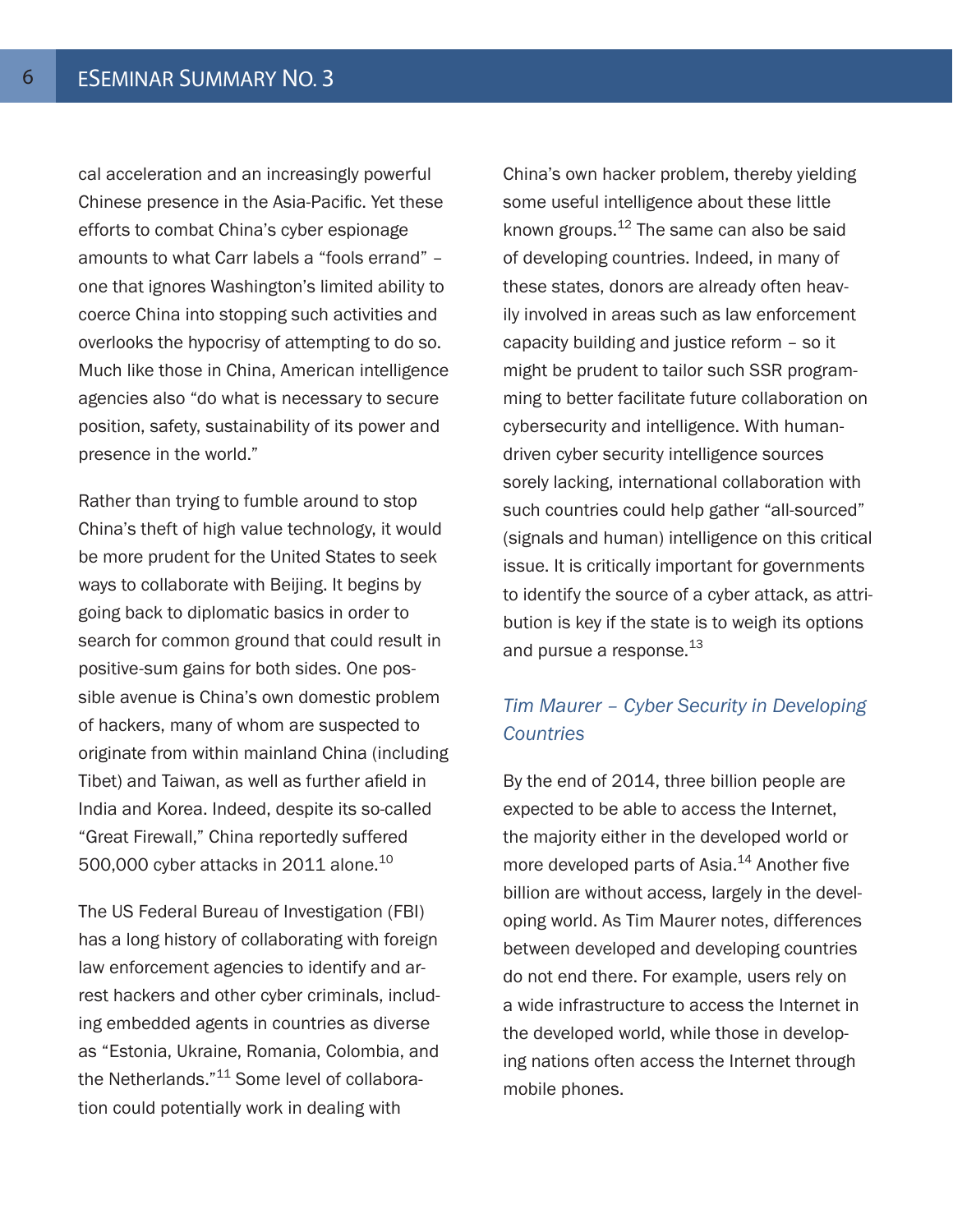Keeping in mind these important distinctions, an assessment of cyber crime in the developing world needs to take into account both the "target of crime" and the "source of crime." In the former, cyber crime today has an inordinate impact on the developed world. However, the share of the burden for developing countries will in all likelihood grow, considering current projections of an additional two billion people accessing the Internet over the next five years. Much of this new connectivity will occur in Asia, which will likely make the region a focus for international assistance and awareness raising. In terms of the sources of cyber crime, the differences in Internet access between developed and developing countries are less salient: so long as a sufficient number of people "know what to do and [know] how to use infrastructure for criminal purposes." Unfortunately, the barriers to entry for cyber crime are low compared to other criminal activities.

The range of possible cyber crime activities is large – from an unsophisticated phishing scheme to a non-state actor potentially hacking into and taking control over power grids for purposes of blackmail (or simply to cause damage and disruption). Of course, more sophisticated attacks would require greater capacity to carry out. Yet it would be a mistake to underestimate the potential cyber capabilities of non-state actors; Mexican drug cartels and Islamist terrorist organizations like al-Qaeda and the Islamic State are good examples.

Internationally, the debate on cyber security turns around definitional issues of what cyber security actually means and entails. One view sees cyber security as information security – a definition that would include threats capable of undermining a state's social stability and would therefore make control of content a key element. It is perhaps not surprising that this view finds favour with Russia and China. As Maurer goes on to say, it quickly turns any cyber security discussion into a "Trojan horse" for possible human rights issues, such as the state's surveillance of and intrusion against "individual citizens for purposes of spying and monitoring." The other definition, used by the US and Europeans (and preferred by Maurer), excludes the issue of content and content manipulation. This shifts the cyber security discussion towards the issue of attacks against critical infrastructure.

Maurer's final point concerns the issue of asymmetry between developed and developing countries. Developed countries can be considered more vulnerable than developing countries, due to the prevalence of Internet access and devices. More devices can potentially be hacked and the consequences of cyber attacks could be more severe. Yet the developing world is more vulnerable in certain key areas. After all, they might lack the latest technologies or find themselves unable to benefit from the latest cyber defences deployed by their more developed peers. In some respects, their lack of cyber sophistication could offer an advan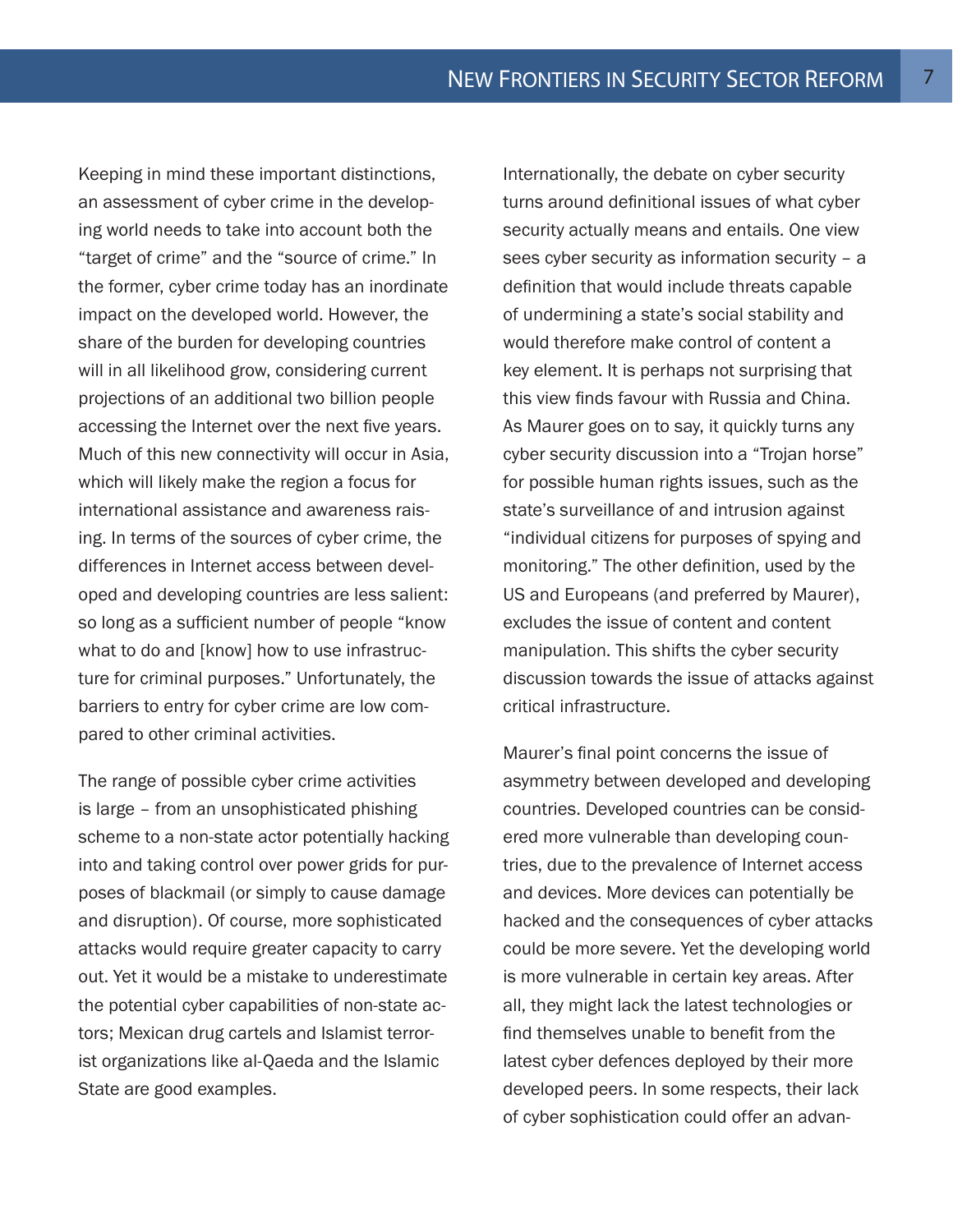tage, such as when their lack of connectivity minimizes and localizes the impact of a cyber attack. Of course, these countries are also left vulnerable by a lack of resilience. With fewer redundancies, developing countries have much less ability to respond to a cyber incident.

#### Issues and Themes

The eSeminar concluded with a question-andanswer discussion moderated by the CSG Executive Director Mark Sedra, which raised key issues and themes relevant to the issue of cyber security.

#### *International Cyber Security Assistance*

Much like with SSR, international cyber security assistance needs to focus on training and capacity building, with a special emphasis on resilience. Tim Maurer notes that capacity in many of these countries is often severely lacking. A key challenge will therefore be to make sure people have the technical expertise and capacity to address cyber threats. Sadly, it is often insufficient to briefly train people on cyber security and assume that such skills will continue to be relevant over the next decade or two. Technology, applications, and platforms are rapidly changing in the cyber security field. Donors should seek to establish continuing educational programs for the security institutions of partner countries, notably police forces and justice agencies that would be the sharp end of any effort to deal with cyber crime. Only then can partner countries and possess the latest technologies and best practices to confront the growing cyber security challenge.

Yet international cyber security assistance also leads to other questions – namely, who exactly is going to be a partner to build bridges and advance collaboration on cyber security? Within the broader UN system, Maurer notes that the International Telecommunications Union (ITU) has traditionally played a focal point role on the issue of cyber security. Yet today, the ITU is widely seen as being dominated by the views of Russia and China, in which cyber security is seen primarily through the informational security lens. The ITU itself also lacks any operational on-the-ground programs. Instead, it must work through the representatives of the United Nations Development Program.

An alternative to the ITU is either bilateral assistance programs or a different intergovernmental organization. Maurer recommends focusing on existing bilateral ties. Yet, as Jeffrey Carr notes, the Edward Snowden revelations about the US National Security Agency's cyber-snooping, often in collusion with the private sector (knowingly and unknowingly), have cast a shadow on the US government and its technology giants. Given the ensuing and understandable distrust, countries may and perhaps should be reluctant to rely on one source – irrespective of whether it is the US or other large technical assistance donors – for the development of their ICT and Internet security infrastructure.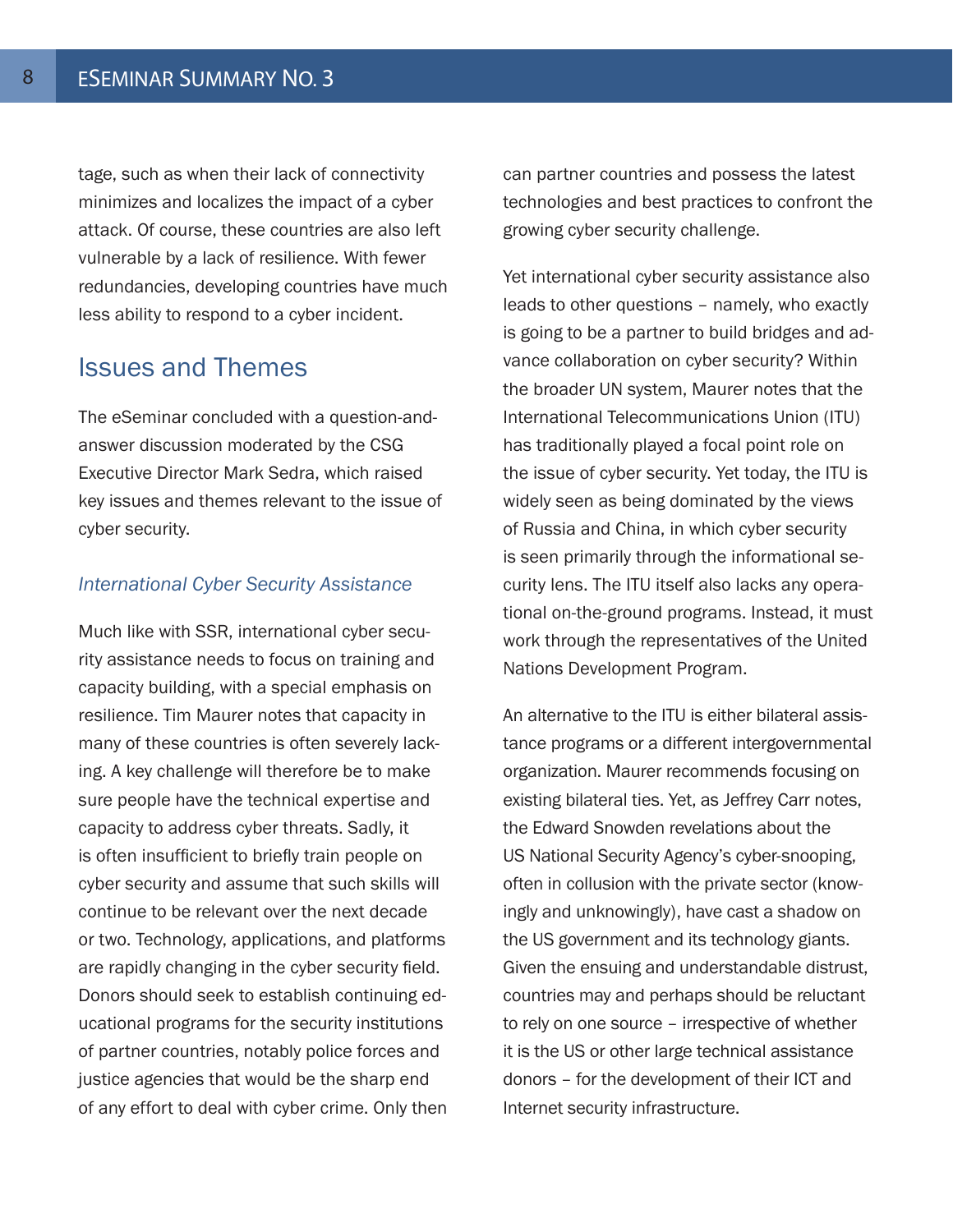It is difficult to underestimate the role of trust in facilitating collaborative cyber security efforts. An important step was the 2004 Budapest Convention on Cybercrime, which addresses a variety of cyber criminal acts (e.g., copyright infringement, electronic fraud) and already has 50 member countries, of which 42 have ratified the agreement. Ken Taylor also points to the role of global non-profits like IC-SPA in conversing with Caribbean leaders in forums, conferences, and working groups, which helped build the trust necessary to establish the Caribbean Cyber Security Center.<sup>15</sup>

#### *Cyber Security and Resilience*

Resilience is a critical component to safeguard assets against cyber threats. As Jeffrey Carr notes, it was discovered that the US Department of Defense had critical assets reliant on an otherwise vulnerable public power grid, with only a few days of backup power if the system ever went down. In response, the United States moved to create a back-up system composed of solar-powered micro-grids, which were independent of the public grid and used more secure and modern software and hardware systems.<sup>16</sup> As he goes on to say, "building in resilience early is critical…to keep your infrastructure up and running."

Both Ken Taylor and Tim Maurer also reiterate the important of resilience. Taylor points to the need for proactive senior-level involvement in order to ensure that all key parties – whether

internal or external third-party actors – are working collaboratively to test their systems' resilience. Maurer agrees that "backup systems must be in place." Yet he also sounds a warning that cost remains an important factor for any actor, whether government or private industry. Simply put, the cost of developing an advanced and totally independent backup system would be exorbitant, particularly in developing world security sectors.

Yet Maurer also raises an interesting alternative to internal backup systems – namely, cooperative arrangements between actors. In the case of an attack, one would then have the option of using the resources from its partner as a temporary backup. An illustrative example is when the Georgian government relied on an American company in Florida to host its website after suffering a massive DDoS attack. Public-private partnerships could also entail the integration of security measures to protect ICT infrastructure.<sup>17</sup>

Admittedly, such arrangements can also be a particularly sensitive issue. Corporations will likely be eager to protect their proprietary information and client data against potential state cyber snooping, just as governments would be equally hesitant to involve the private sector, especially on cases that can impinge on national security – such as backup arrangements for ICT systems used by the state's law enforcement agencies or military. Still, both corporations and states share a common interest in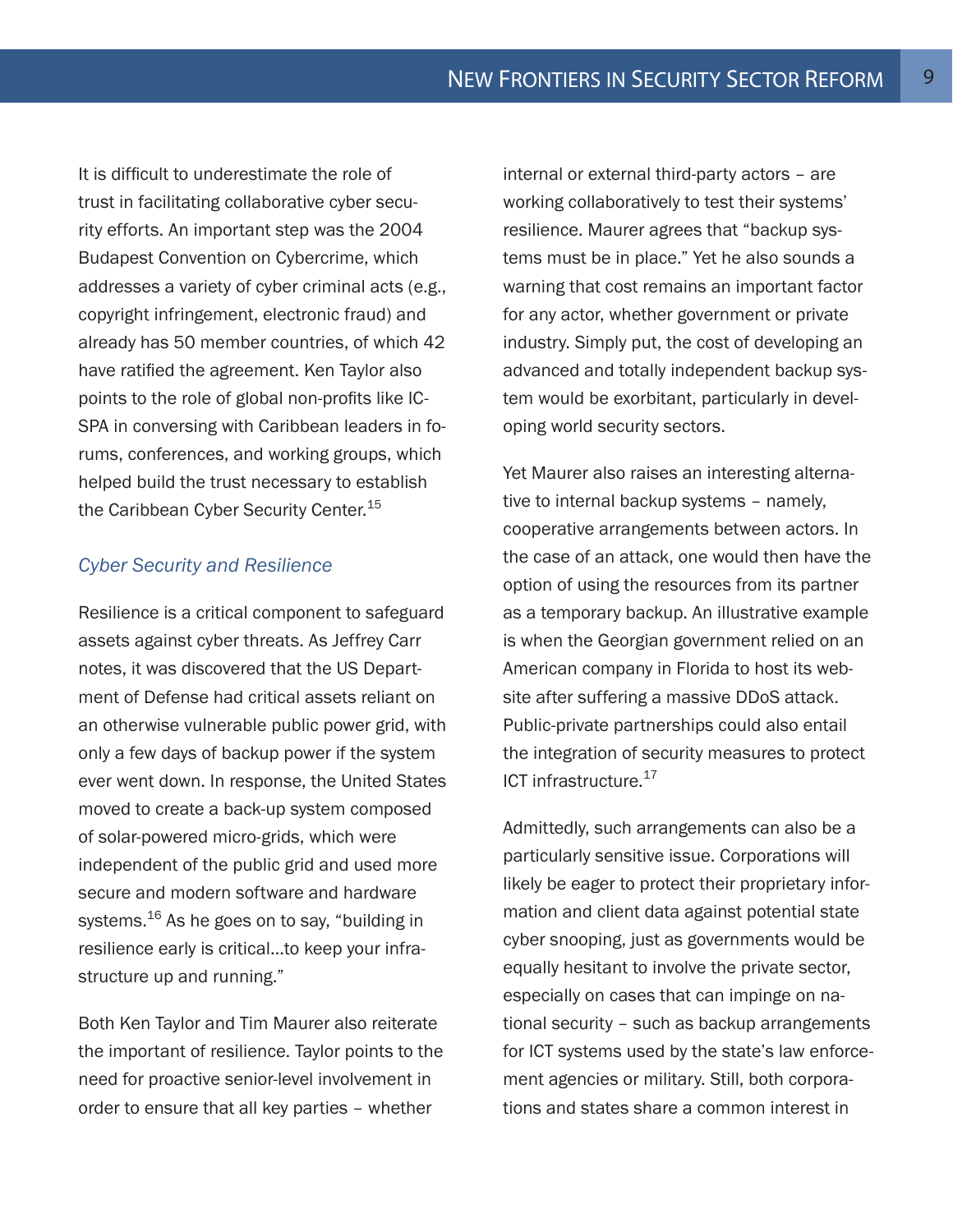combating cyber threats and will likely need to cooperate to better safeguard their networks and ICT infrastructure.

#### *Cyber Crime and Technology-Driven Threats*

Several developing or transition countries have increasingly become sanctuaries for hackers and other cyber criminals, whether due to their lack of effective law enforcement and governance capacity or their interest in leveraging domestic hackers to attack targets abroad. Former US presidential special advisor on cyber security Richard Clark has singled out post-Soviet states as being particular culprits, especially Russia, Belarus, and Moldova. Yet there are few geographic constraints to "cybersanctuaries," with other safe havens ranging from Nigeria and Ghana to Brazil and China.<sup>18</sup>

Yet empirical data on the exact scale of the cyber security threat is, as Maurer acknowledges, much "harder to come by." It also helps to distinguish between intrusions and cyber attacks when discussing any cyber incident. To initiate a cyber attack, an individual or group must first gain access to a system – e.g., by taking advantage of a system's vulnerability. This is commonly called an intrusion. Only when you gain access can you undertake an attack by releasing a payload. As Maurer goes on to say, "when we hear very large numbers, it usually refers to the probing or intrusion of a system."

DDoS is a particularly common form of cyber

attack. It essentially leverages the computers, smart phones, or any Internet-enabled device from multiple users, who might not even know that their systems have been hijacked. Such devices are turned into "zombie machines" through a particular virus or malware. Multiple zombie machines are formed into a network controlled by a single user or entity, thereby becoming what is called a "botnet." All the devices are used to send out requests to a specific website simultaneously, thus overloading the capacity of the targeted infrastructure and making it vulnerable to attack. The potential of botnet-launched DDoS attacks is particularly alarming in light of the developing world's growing embrace of the Internet.

According to Ken Taylor, an important determinant of a country's vulnerability to cyber crime and cyber threats is its law enforcement capacity. A good example can be found in the Caribbean, which is one of the most targeted regions of the world in terms of cyber crime – due largely to its lack of law enforcement capacity, whether measured in terms of resources allotted, skewed policy priorities, or the resultant scale of crime. Another determinant is also the size of the country and the extent to which it is wired. As Carr notes, countries that are small, highly wired, and heavily reliant on Internet for daily life – a good example being Estonia – are particularly vulnerable to DDOS that could shut down their connectivity and cause serious disruption for a sustained period of time. Larger countries like the United States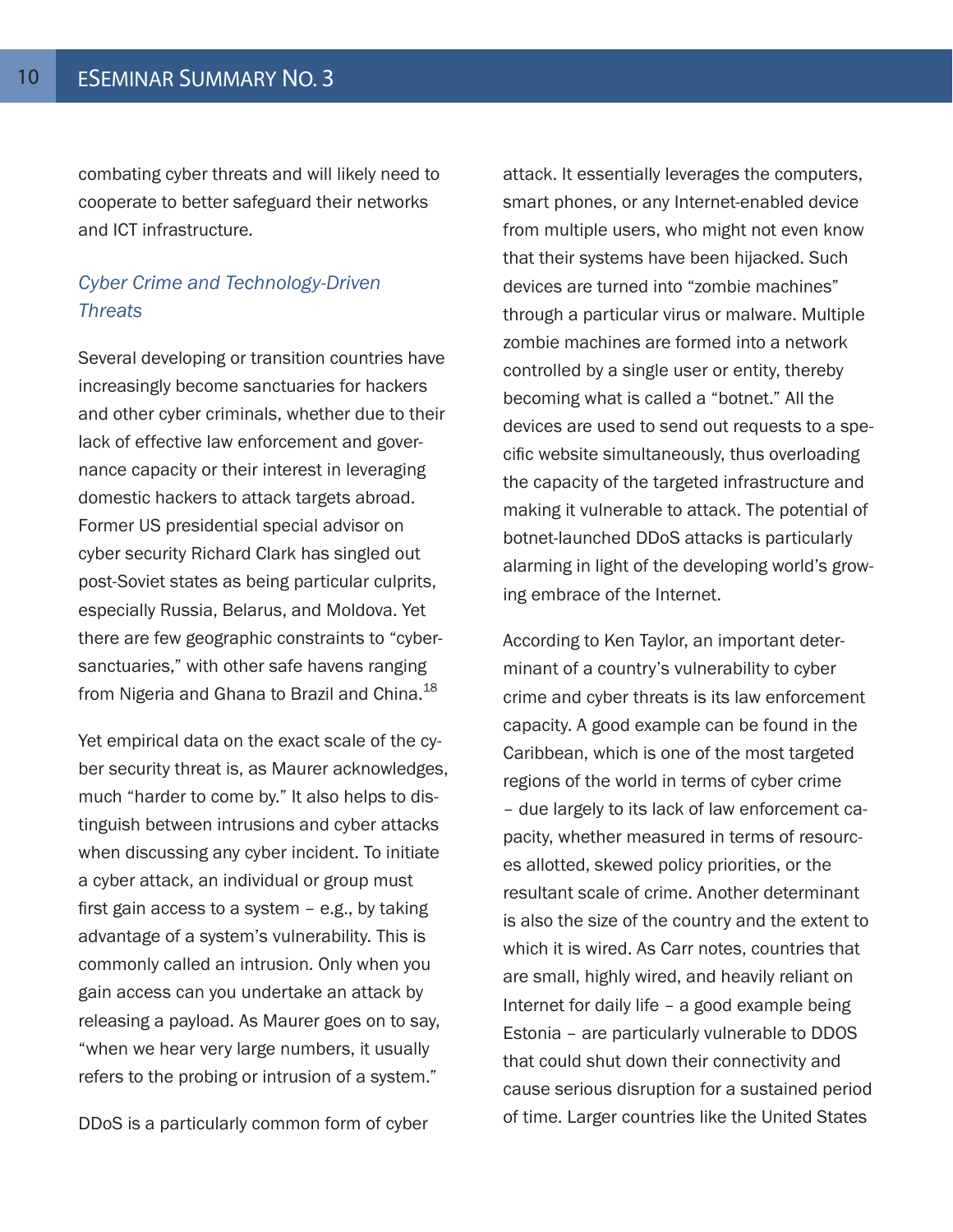are much harder to disrupt owing to their multiple points of connectivity.

Jeffrey Carr says that terrorist and extremist groups are already using the Internet for training, recruitment, propaganda, and communications purposes – so a cyber terror attack cannot be discounted. One potential harbinger is the foiled cyber attack on the Nasdaq by Russian gangs.<sup>19</sup> Another is the growing number of hackers flocking to one side or another of the Syrian-Iraqi civil wars, such as the Syrian Electronic Army in support of President Bashar al-Assad (possibly with direct links to the regime itself) and ISIS Cyber Army coalescing in support of the Islamic State insurgents.<sup>20</sup> Al-Qaeda itself has followed this trend, with groups like the Tunisian Cyber Army and al-Qaeda Electronic Army now associated with them.<sup>21</sup> Still, Maurer also sounds a more cautionary note by pointing out how talk of cyber terrorism has since shifted to what is now called the "terrorist use of the Internet" – in recognition that the cyber domain is still *predominantly* used as a communication tool for terrorists.

# **Conclusion**

Developed countries clearly field the most advanced cyber capabilities today. Yet, as their Internet use grows, developing countries are destined to play a growing role in this cyber security arena. On one hand, hackers intent on committing cyber attacks – whether individuals, terrorist/criminal syndicates, or even

state-sponsored groups – will assuredly seek to leverage the growing number of potentially vulnerable Internet devices in these countries, making the developing world a fertile enabler for botnets and DDoS attacks. On the other hand, many developing states also lack the security sector and law enforcement capacity to adequately deal with such cyber criminality. With their Internet connectivity set to grow, this makes developing countries increasingly vulnerable, whether as a source of a cyber attacks or as a possible target.

Cyber security resilience needs to be advanced as an integral component of donor SSR assistance to developing countries. Backup networks for telecommunications, transportation, and the power grid need to be prioritized. Law enforcement agencies also need to be strengthened and directed to deal with cyber criminals, in order to prevent these countries from becoming ungoverned cyber sanctuaries. Indeed, a "whole of society" approach should be adopted. As Tim Maurer notes, a potentially useful analogy for dealing with viruses, malware, and other cyber threats might very well be global health, in which multilateral institutions, governments, and the private sector must work closely together. Yet donors need to recognize the unique educational challenges in providing assistance in a constantly and rapidly evolving technological domain like cyber security. Assistance needs to be sustained and long-term, so that security sector and governance institutions are fully prepared to deal with this 21st century threat.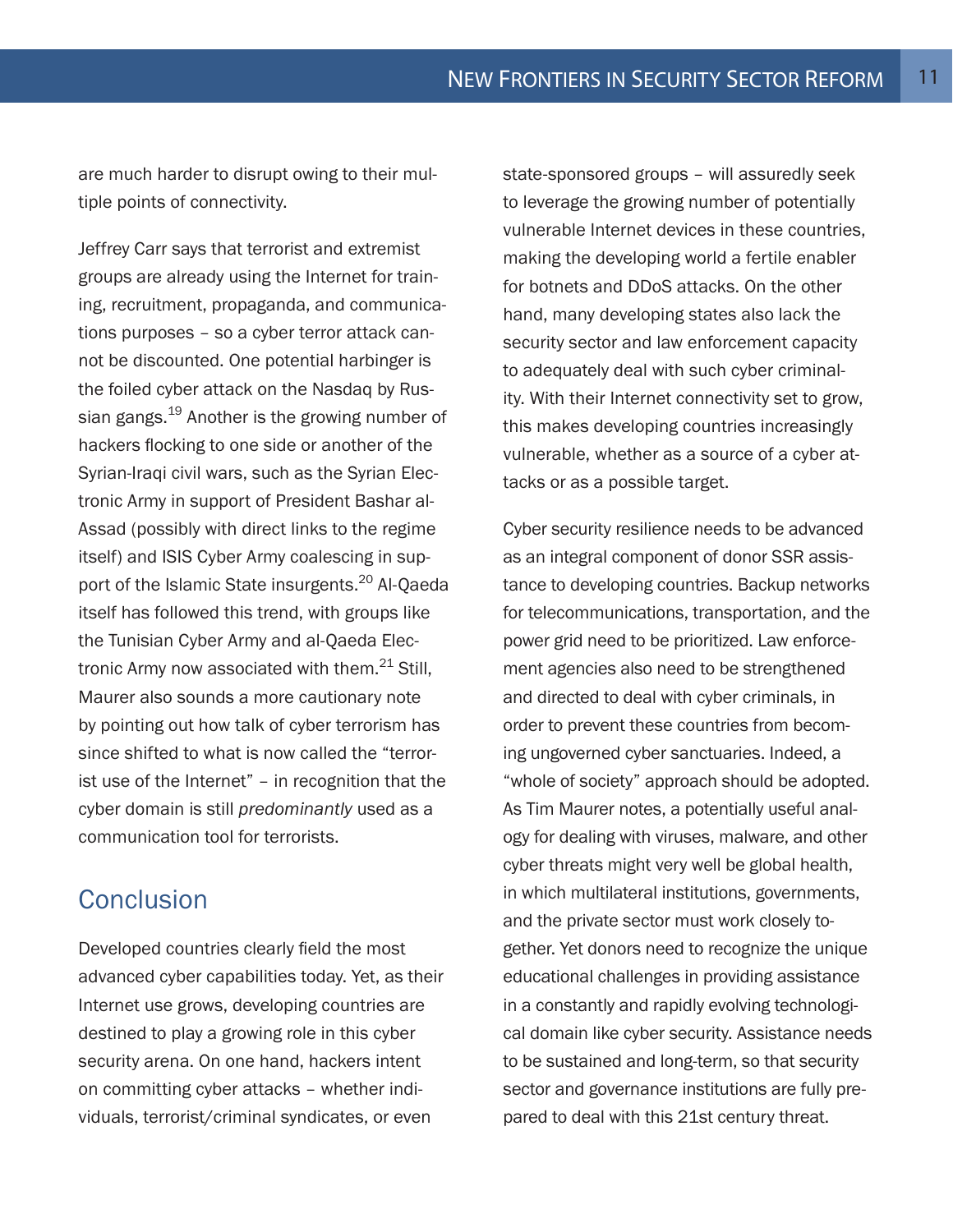# *About the Presenters*

Ken Taylor is currently the President of the International Cyber Security Protection Alliance (ICSPA) for The Americas. He is also the CEO of InnovaNord and is recognized as a global cyber security leader.

Jeffrey Carr is the author of "Inside Cyber Warfare: Mapping the Cyber Underworld" (O'Reilly Media 2009) and the founder and CEO of Taia Global, Inc., a boutique security consulting firm for Global 2000 companies.

**Tim Maurer** focuses on cyberspace and international affairs at the New America Foundation. He is part of New America's Future of War project and the Research Advisory Network of the Global Commission on Internet Governance.

#### **Notes**

1. Canada, *Canada's Cyber Security Strategy: For a Stronger and More Prosperous Canada* (Ottawa: Government of Canada, 2010,) p. 3.

2. Ellen Nakashima, "U.S. cyberwarfare force to grow significantly, defense secretary says," *The Washington Post*, 8 March 2014, http://www.washingtonpost.com/ world/national-security/us-cyberwarfare-force-to-growsignificantly-defense-secretary-says/2014/03/28/0a1f a074-b680-11e3-b84e-897d3d12b816\_story.html.

3. Andrei Soldatov and Irina Borogan, "Russia's Surveillance State," *World Policy Journal* (Fall 2013), http:// www.worldpolicy.org/journal/fall2013/Russia-surveillance; Jeffrey Carr, "Russian Cyber Warfare Capabilities in 2014 (We aren't in Georgia anymore)," *Digital Dao*, 8 March 2014, http://jeffreycarr.blogspot.ca/2014/03/ russian-cyber-warfare-capabilities-in.html.

4. Andy Greenberg, "U.S. Indictment of Chinese Hackers Could Be Awkward for the NSA," *Wired*, 19 May 2014, http://www.wired.com/2014/05/us-indictments-ofchinese-military-hackers-could-be-awkward-for-nsa/.

5. Paula Kigen et al., *Kenya Cyber Security Report 2014*  (Nairobi: Serianu Limited, 2014).

6. UN News Centre, "Internet well on way to 3 billion users, UN telecom agency reports," 2 May 2014, http://www.un.org/apps/news/story. asp?NewsID=47729#.U\_Y\_SpUg\_X4

7. DDoS attacks are designed to overwhelm servers and crash systems and websites. In contrast, zero-day exploits are meant to take advantage of coding errors before a vulnerability is known and a software patch is released. Other commons weapons and methods for cyber attacks include viruses, worms, trojans, and logic bombs. For a good overview, see Scott Shackleford, *Managing Cyber Attacks in International Law, Business, and Relations: In Search of Cyber Peace* (New York: Cambridge University Press, 2014), pp.136-144.

8. Vincent Matinde, "Kenya government unveils cyber security strategy," *IT Web Africa*, 2 May 2014, http://www.itwebafrica.com/ict-and-governance/256 kenya/232830-kenya-government-unveils-cyber-security-strategy; Charlie Fripp, "Kenya creates special cybercrime unit," *IT News Africa*, 19 January 2014, http:// www.itnewsafrica.com/2014/01/kenya-creates-specialcyber-crime-unit/.

9. News from Africa, "Africa Union Convention On CyberSecurity And Personal Data Protection," 23 June 2014, http://www.newsfromafrica.org/newsfromafrica/ articles/art\_14335.html.

10. Paul Harris, "Chinese army hackers are the tip of the cyberwarfare iceberg," *The Guardian*, 23 February 2013, http://www.theguardian.com/technology/2013/ feb/23/mandiant-unit-61398-china-hacking.

11. Richard Weitz, "The FBI and Cyber Defense," *Second Line of Defense*, 18 May 2011, http://www.sldinfo.com/ the-fbi-and-cyber-defense/.

12. On this issue, Jeffrey Carr does note that he is not differentiating between the actions conducted by inde-